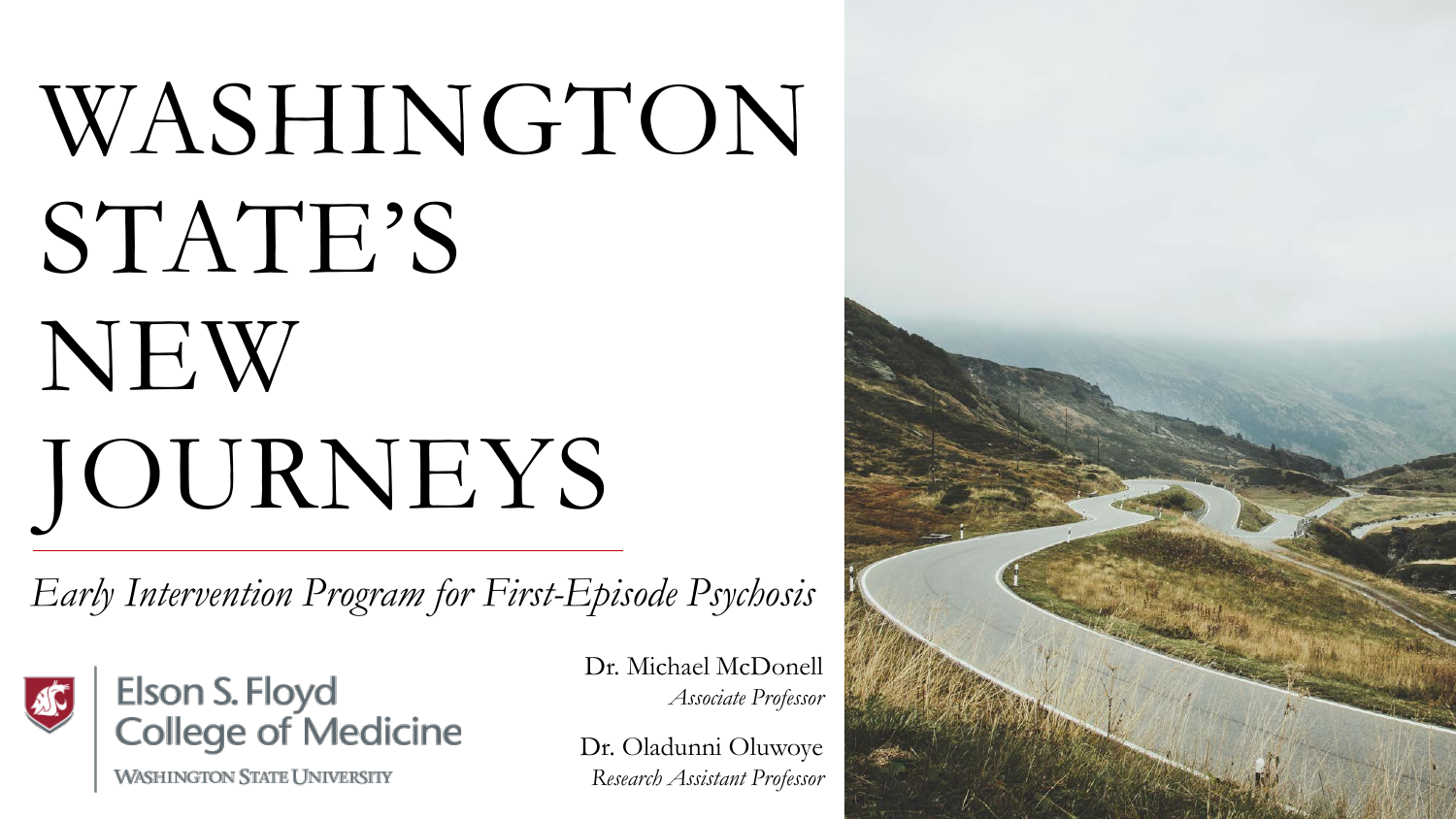### FACILITATORS AND BARRIERS TO IMPLEMENTING NEW JOURNEYS

### HOW DOES CSC TRANSLATE INTO NEW JOURNEYS?

### WHAT IS NEW JOURNEYS?

### WHAT IS COORDINATED SPECIALTY CARE?

Let's change this. Specialized early intervention helps people to get better faster and return to their regular lives more quickly. Delaying treatment may lead to slower recovery.

Currently, only 1 in 3 get help.

**INTERVENTION**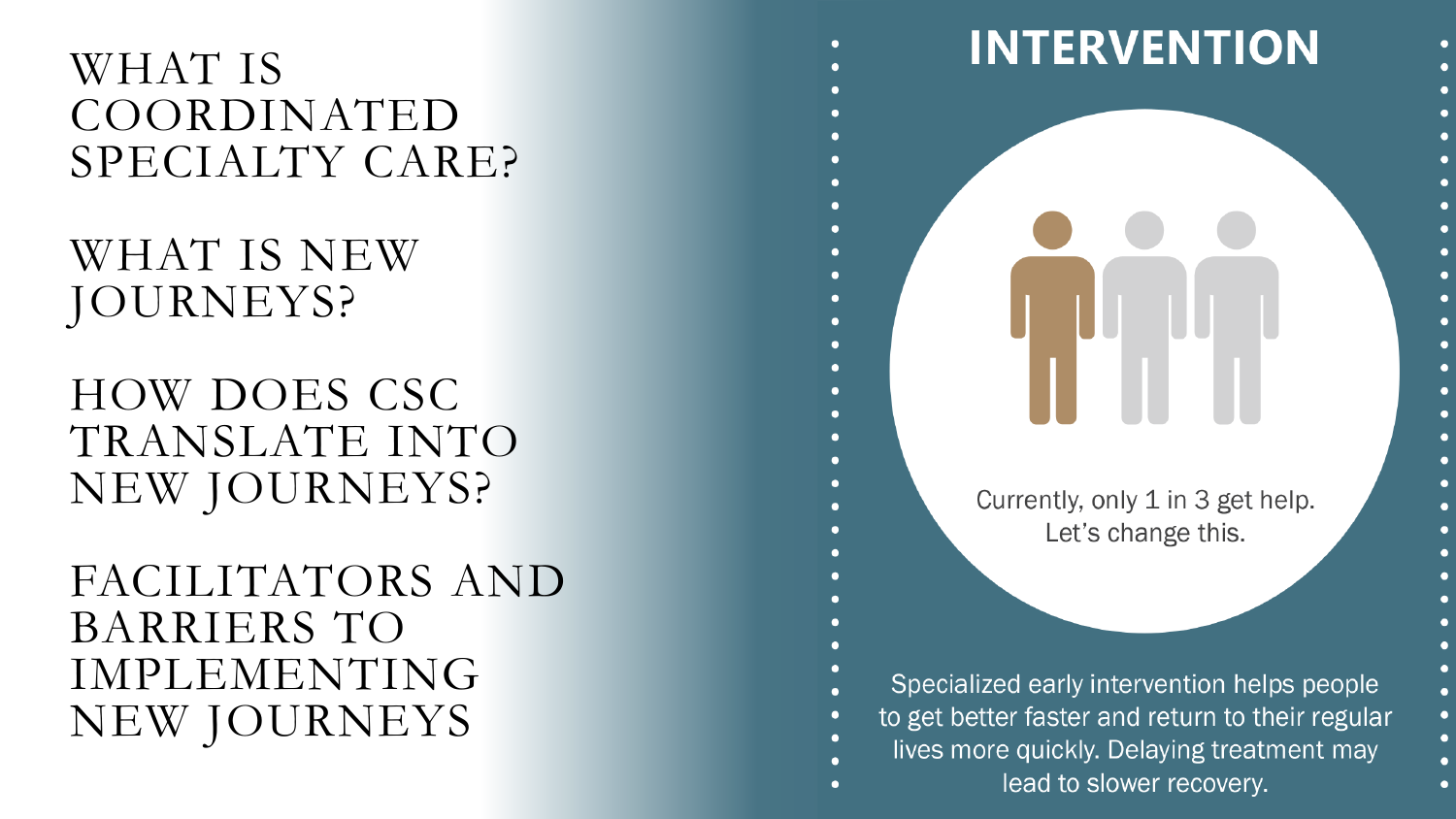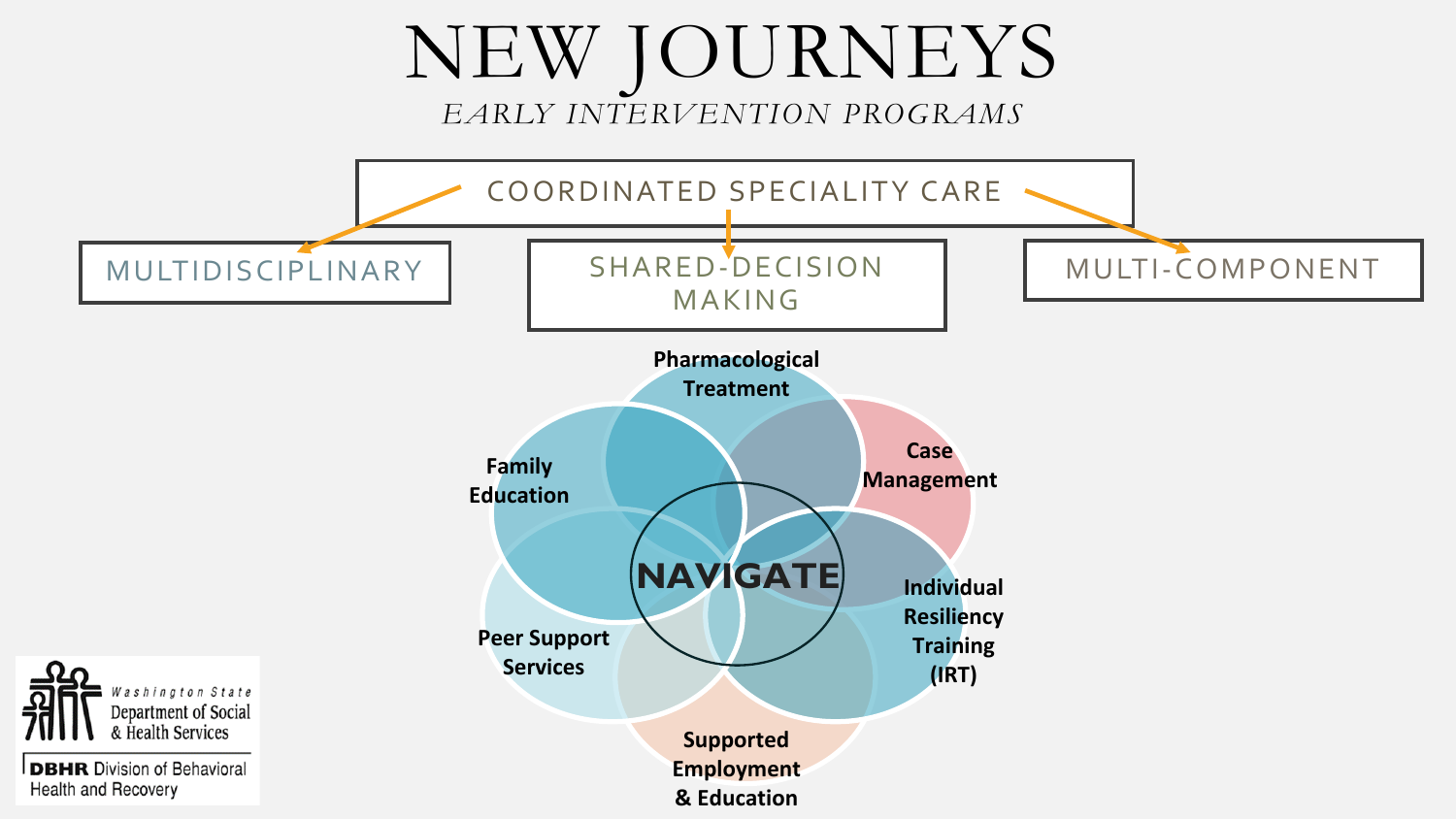### NEW JOURNEYS *EARLY INTERVENTION PROGRAMS*

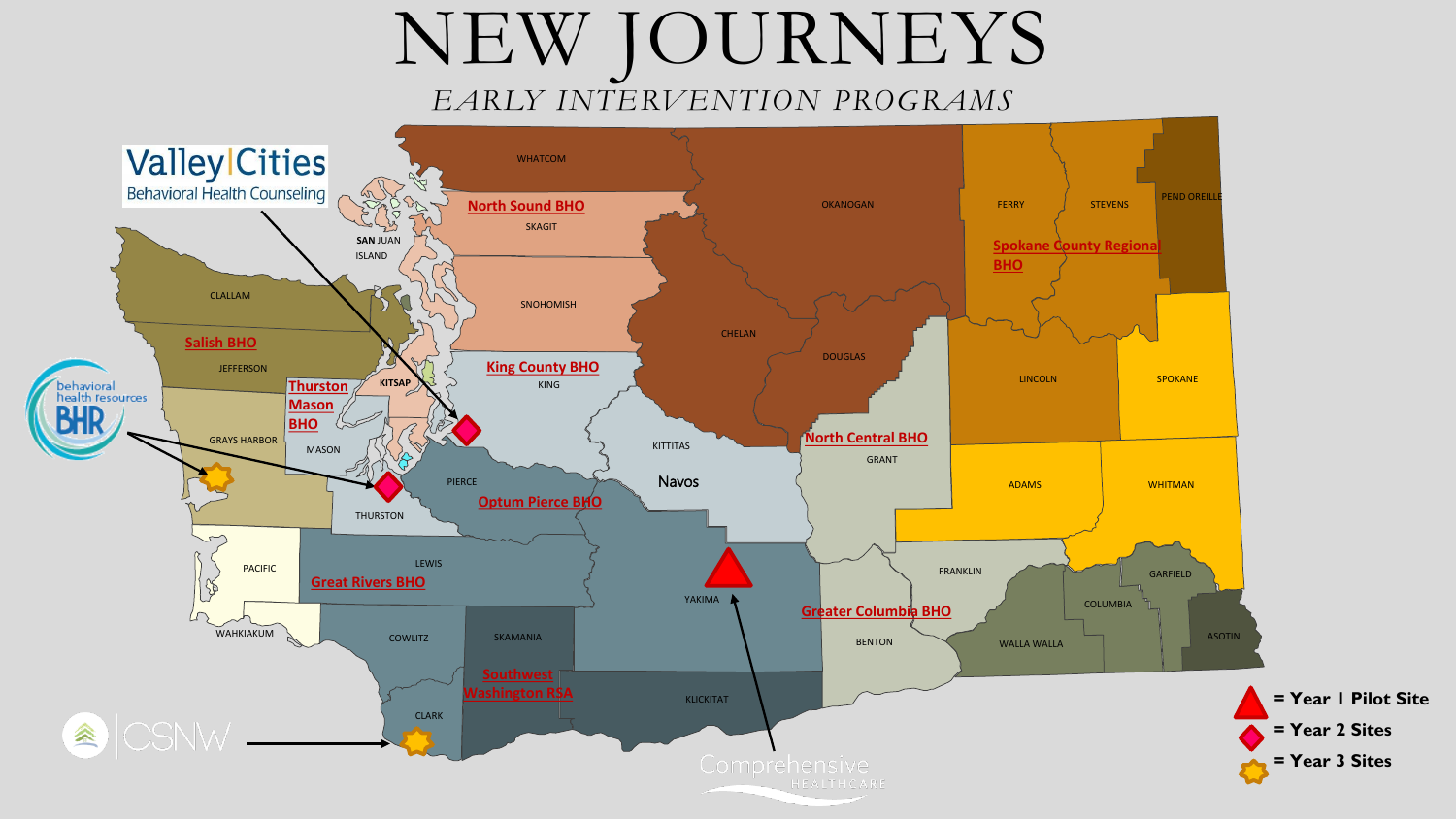WHAT HAVE THE OUTCOMES FOR NEW JOURNEYS LOOKED LIKE?

### WHO HAS NEW JOURNEYS SERVED SO FAR?

### ARE SERVICES FOR NEW JOURNEYS BEING USED?

### LESSONS LEARNED AND SUCCESS STORIES

### WHERE DO WE GO FROM HERE?

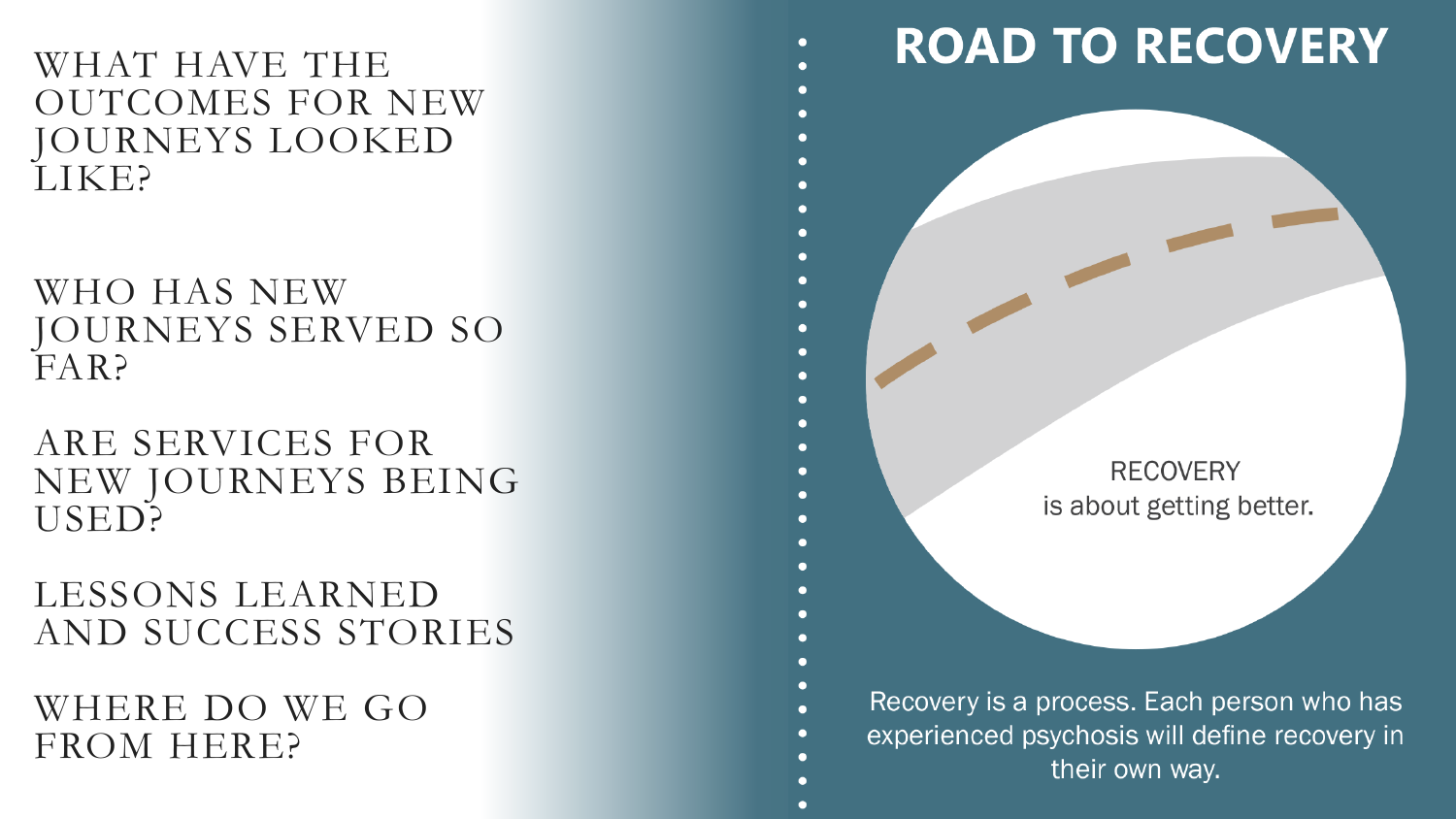## EVIDENCE BASED PRACTICES TOOLKIT

- EBP Toolkit is a secure online platform used by consultants and researchers to track participating provider information.
- Team members administer monthly assessments for each client using the EBP Toolkit which allows us to accumulate client-level and service-level outcomes.

| <b>TEBP TOOIKIT</b> Treatments that work                                                       |                                              |                               |                                                  |                                                                               | GAD7                                                                                                                                                                         |  |  |
|------------------------------------------------------------------------------------------------|----------------------------------------------|-------------------------------|--------------------------------------------------|-------------------------------------------------------------------------------|------------------------------------------------------------------------------------------------------------------------------------------------------------------------------|--|--|
| <b>El Dashboard</b><br><b>₩</b> My Consultations                                               | Dashboard                                    |                               |                                                  |                                                                               | <b>Generalized Anxiety Disorder 7-item</b>                                                                                                                                   |  |  |
| <b>I.II</b> My Reports<br><b>WSU College of Medicine</b>                                       | My Clients<br><b>WSU College of Medicine</b> |                               |                                                  | <b>Add Client</b>                                                             | Jan 20, 2016<br>Date of Measure<br>This measure is for clients ages 17 and over<br>Over the last 2 weeks, how often have you been bothered by any of the following problems? |  |  |
| & My Clients<br><b>Organization Administration</b><br>& All Clients<br><b>14 All Providers</b> | Active<br>Completed<br>Inactive<br>Referred  |                               | 3 Clients<br>0 Clients<br>0 Clients<br>0 Clients |                                                                               | Feeling nervous, anxious or on edge<br>. Not at all . Several days . More than half the days . Nearly every day . Skip                                                       |  |  |
| Client Custom Fields<br><b>■ Client Session Structure</b><br><b>4 Supervisor Groups</b>        | <b>Clients by Clinical Target</b>            | Psychosis                     | <b>Clients by Primary Diagnosis</b>              |                                                                               | Not being able to stop or control worrying<br>. Not at all . Several days . More than half the days . Nearly every day . Skip                                                |  |  |
| Supervisor Surveys<br>▲ Details & Settings<br><b>Training Administration</b>                   | 100%                                         |                               |                                                  |                                                                               | Worrying too much about different things<br>. Not at all . Several days . More than half the days . Nearly every day . Skip                                                  |  |  |
| <b><math>*</math> Trainings</b><br><b>⊙</b> Consultant Surveys                                 |                                              |                               |                                                  |                                                                               | Trouble relaxing<br>. Not at all . Several days . More than half the days . Nearly every day . Skip                                                                          |  |  |
|                                                                                                | Clients by EBP<br>33.3%                      | CBT-Psychosis<br>New Journeys | <b>Clients by Measure</b>                        | GAD7<br>P <sub>HQ9</sub><br>$CAPE-P15$                                        | Being so restless that it is hard to sit still<br>. Not at all . Several days . More than half the days . Nearly every day . Skip<br>Becoming easily annoyed or irritable    |  |  |
|                                                                                                | 66.7%                                        |                               | 26.7%                                            | CDPSS (Weekly)<br>CRAFFT with Tobacco<br>Employment and Education.<br>△ 1/2 ▼ | . Not at all  ightare Several days  ightare than half the days  ightare Nearly every day  ightare Skip<br>Feeling afraid as if something awful might happen                  |  |  |
|                                                                                                |                                              |                               |                                                  |                                                                               | . Not at all . Several days . More than half the days . Nearly every day . Skip<br>Cancel                                                                                    |  |  |
|                                                                                                | Clients by Session Component (Top 5)         |                               |                                                  |                                                                               |                                                                                                                                                                              |  |  |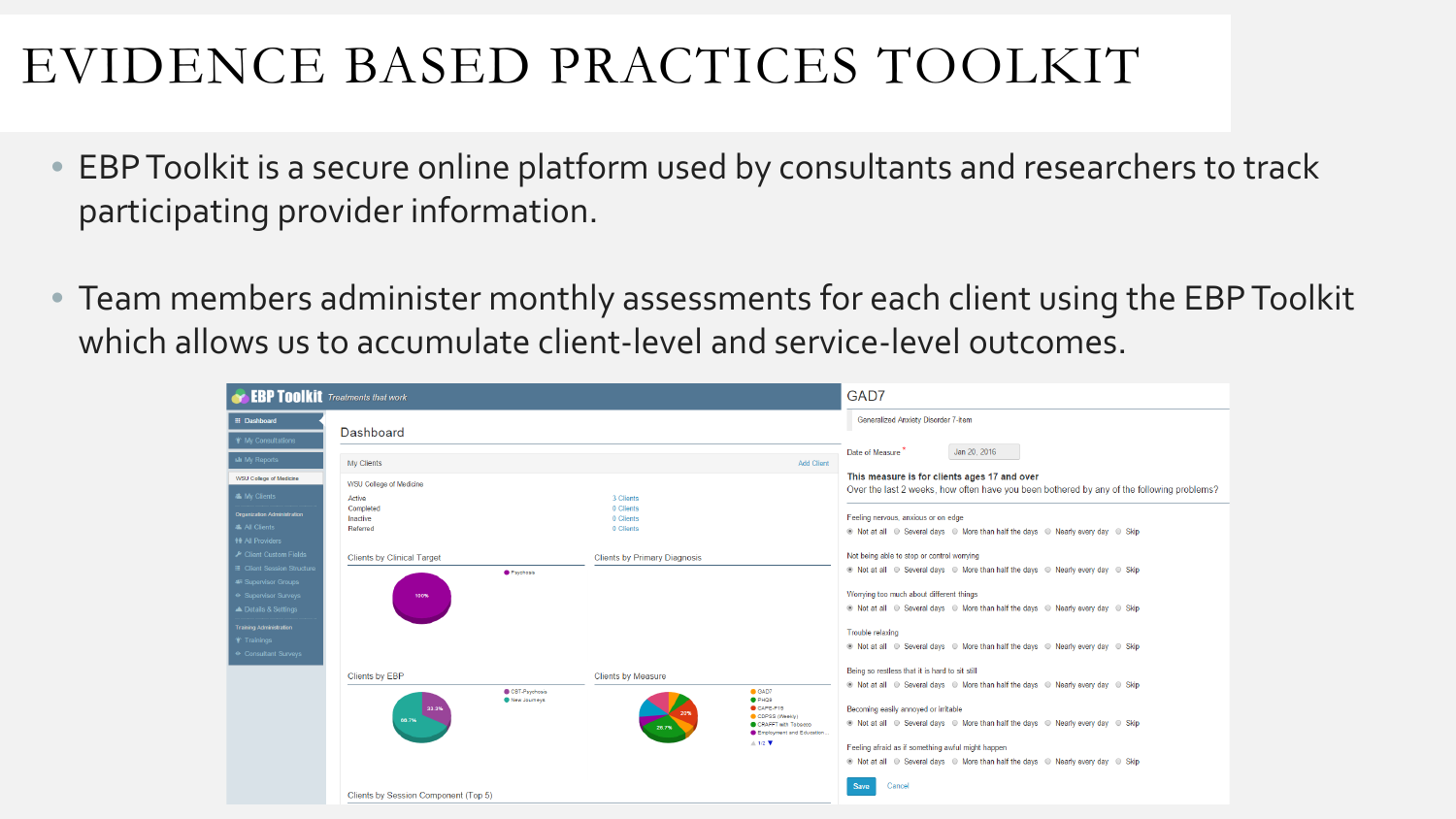#### NEW JOURNEYS DEMOGRAPHICS *N*=112

|                                                                                     | Z                                | $\frac{(n)}{112}$                    | М     | SD   |
|-------------------------------------------------------------------------------------|----------------------------------|--------------------------------------|-------|------|
| Participants<br>Age<br><b>Status</b>                                                |                                  |                                      | 20.27 | 3.56 |
| Active<br>Inactive<br>Referred<br>Completed                                         | 80.4<br>8.9<br>2.7<br>8.0        | 90<br>10<br>3<br>9                   |       |      |
| Gender                                                                              |                                  |                                      |       |      |
| Male<br>Female<br>Other**                                                           | 75.7<br>22.5<br>1.8              | 84<br>25<br>2                        |       |      |
| Race                                                                                |                                  |                                      |       |      |
| White<br><b>Black</b><br>Asian<br>Alaskan<br>Multiracial                            | 46.4<br>9.8<br>3.6<br>3.6<br>1.8 | 52<br>11<br>4<br>4<br>$\overline{2}$ |       |      |
| Other<br>Ethnicity                                                                  | 34.8                             | 39                                   |       |      |
| Hispanic                                                                            | 33.9                             | 38                                   |       |      |
| <b>Sexual Orientation</b>                                                           |                                  |                                      |       |      |
| Heterosexual<br>Gay or Lesbian<br>Other <sup>^</sup>                                | 85.2<br>2.8<br>12.0              | 92<br>3<br>13                        |       |      |
| <b>Insurance Type</b>                                                               |                                  |                                      |       |      |
| Public<br>Private<br>Uninsured                                                      | 77.3<br>19.6<br>3.1              | 75<br>19<br>3                        |       |      |
| <b>Preferred Language</b>                                                           |                                  |                                      |       |      |
| English<br>Spanish<br>Other                                                         | 97.3<br>1.8<br>0.9               | 109<br>2<br>1                        |       |      |
| <b>Living Situation</b>                                                             |                                  |                                      |       |      |
| <b>Stable</b><br>Temporary<br><b>Homeless</b><br>Other (institutionalized/unstable) | 85.5<br>10.0<br>1.8<br>2.7       | 94<br>11<br>2<br>3                   |       |      |
| Employment                                                                          |                                  |                                      |       |      |
| Employed<br>Unemployed                                                              | 17.3<br>82.7                     | 19<br>91                             |       |      |
| Education<br>Attending                                                              | 25.9                             | 29                                   |       |      |
| Not Attending                                                                       | 74.1                             | 81                                   |       |      |

"Percentages exclude missing responses, which are 15 or fewer in each category<br>"Combination of "questioning," "bisexual," and "other"<br>"Combination of transgender and "other"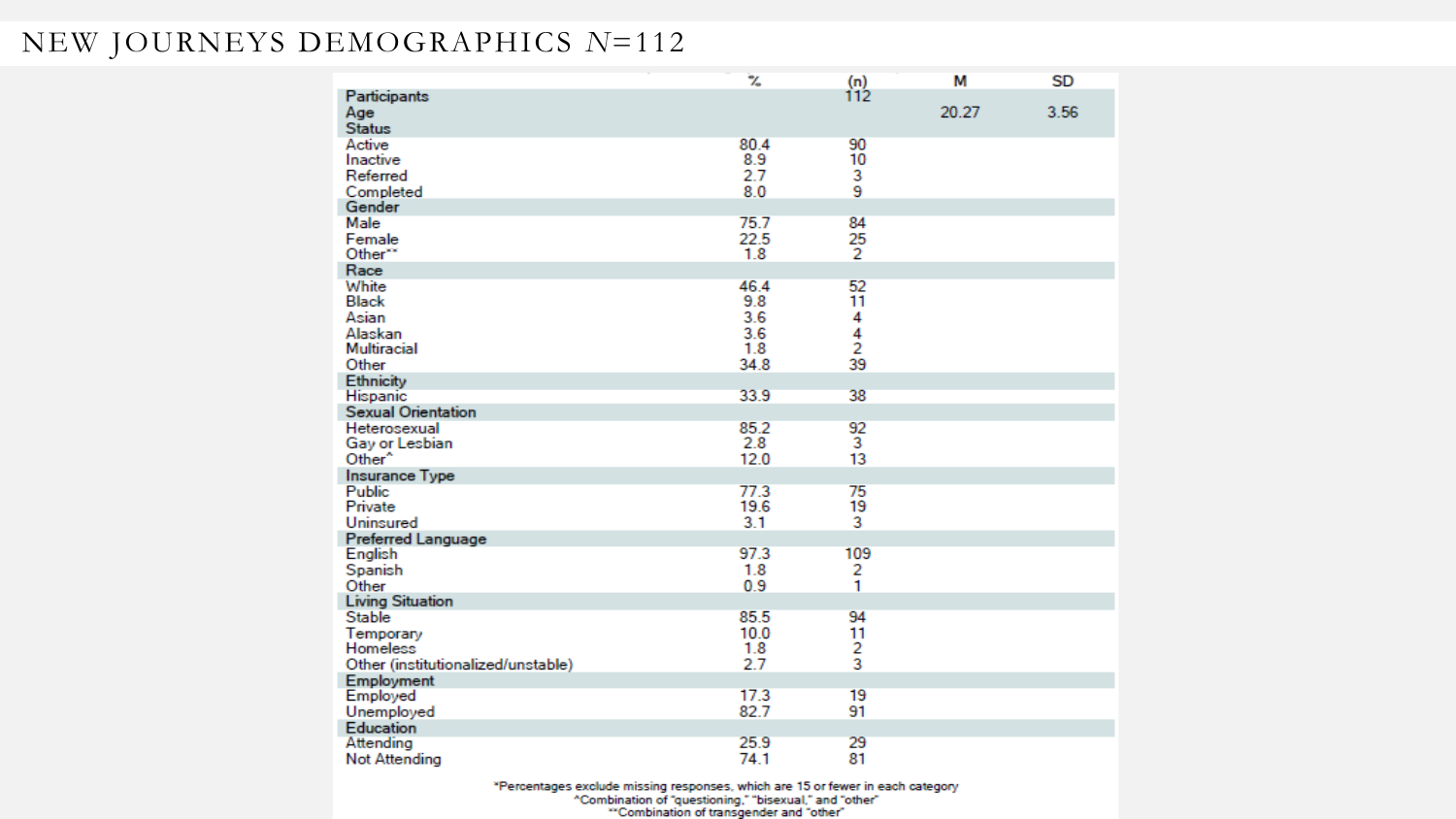# **OUTCOMES** ASSESSED

#### Clinical Measures

- **Depression**: Patient Health Questionaire-9 (PHQ-9)
- **Anxiety**: Generalized Anxiety Disorder 7 item (GAD-7)
- **Psychotic Experiences: Community** Assessment of Psychiatric Experiences— Positive Scale (CAPE-P15)
- Brief measure of psychosis, mania, depression, anxiety
- **Psychotic Symptoms**: Clinician-Rated Dimensions of Psychosis Symptom Severity (CRDPSS)

– Brief measure of psychosis, mania, depression, anxiety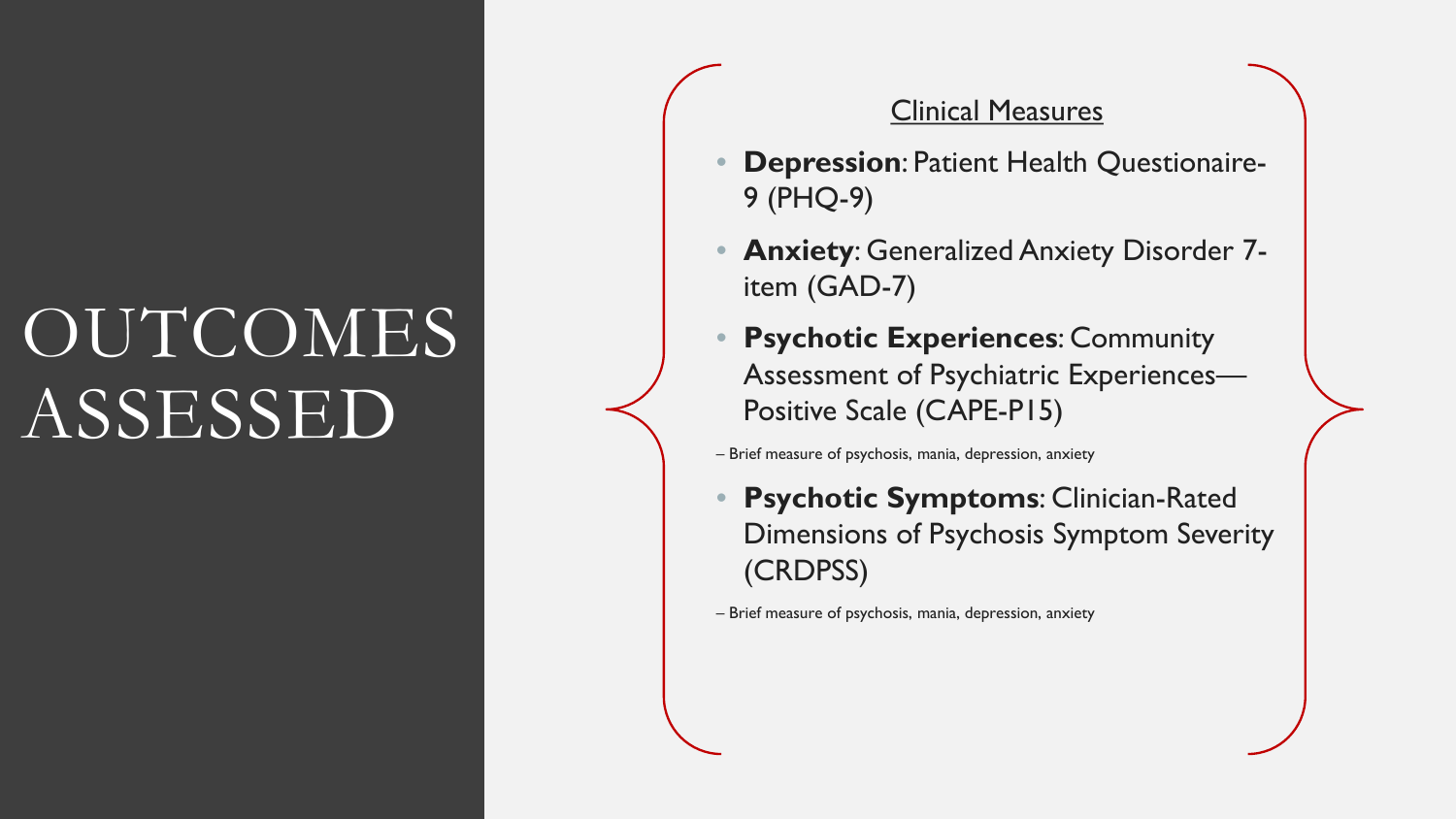## CLINICAL OUTCOMES

### DEPRESSION ANXIETY



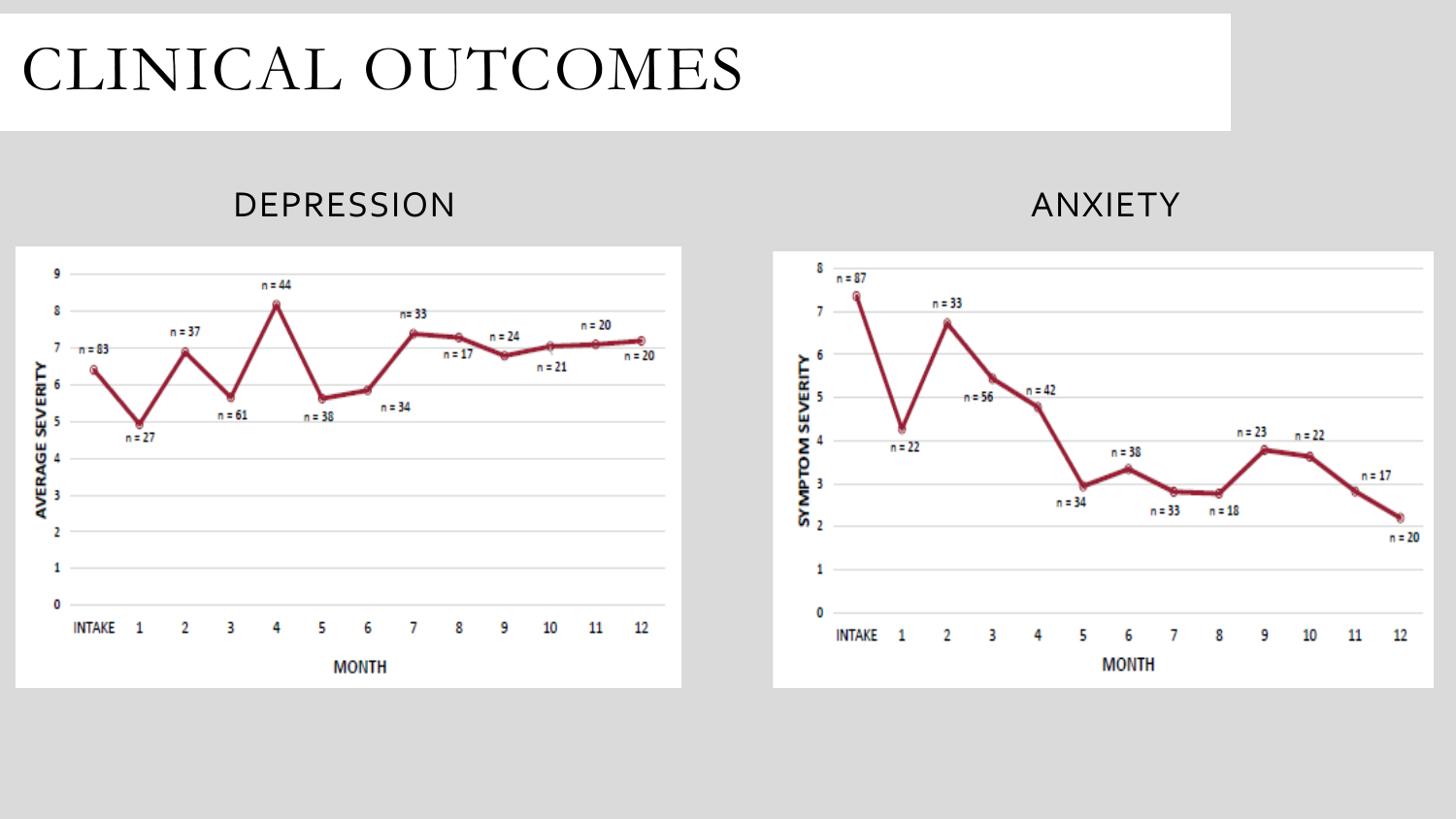# CLINICAL OUTCOMES



#### PSYCHOTIC EXPERIENCES PSYCHOTIC AND RELATED SYMPTOMS

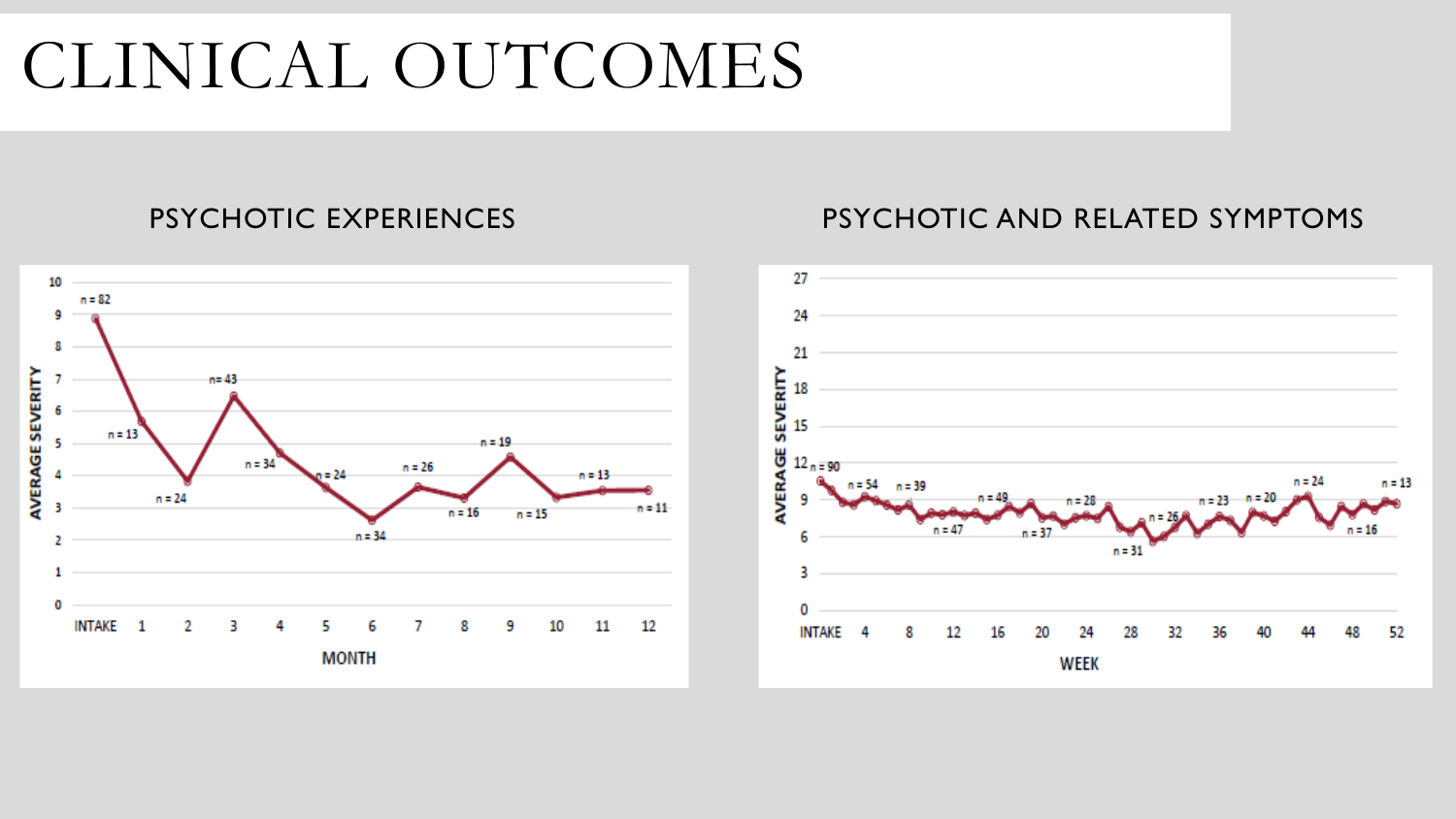# OUTCOMES ASSESSED

#### Clinical Measures

- **Depression**: Patient Health Questionaire-9 (PHQ-9)
- **Anxiety**: Generalized Anxiety Disorder 7-item (GAD-7)
- **Psychotic Experiences**: Community Assessment of Psychiatric Experiences— Positive Scale (CAPE-P15)

– Brief measure of psychosis, mania, depression, anxiety

• **Psychotic Symptoms**: Clinician-Rated Dimensions of Psychosis Symptom Severity (CRDPSS)

– Brief measure of psychosis, mania, depression, anxiety

#### Functional Measures

- **Quality of Life**: Healthy Days Core Module (HDCM)
- a general sense of the participant's perception of their physical and mental health.
- **Education: "Are you currently** enrolled in school?"
- **Employment: "Have you** attended work or volunteered twenty or more hours per week in the last month?"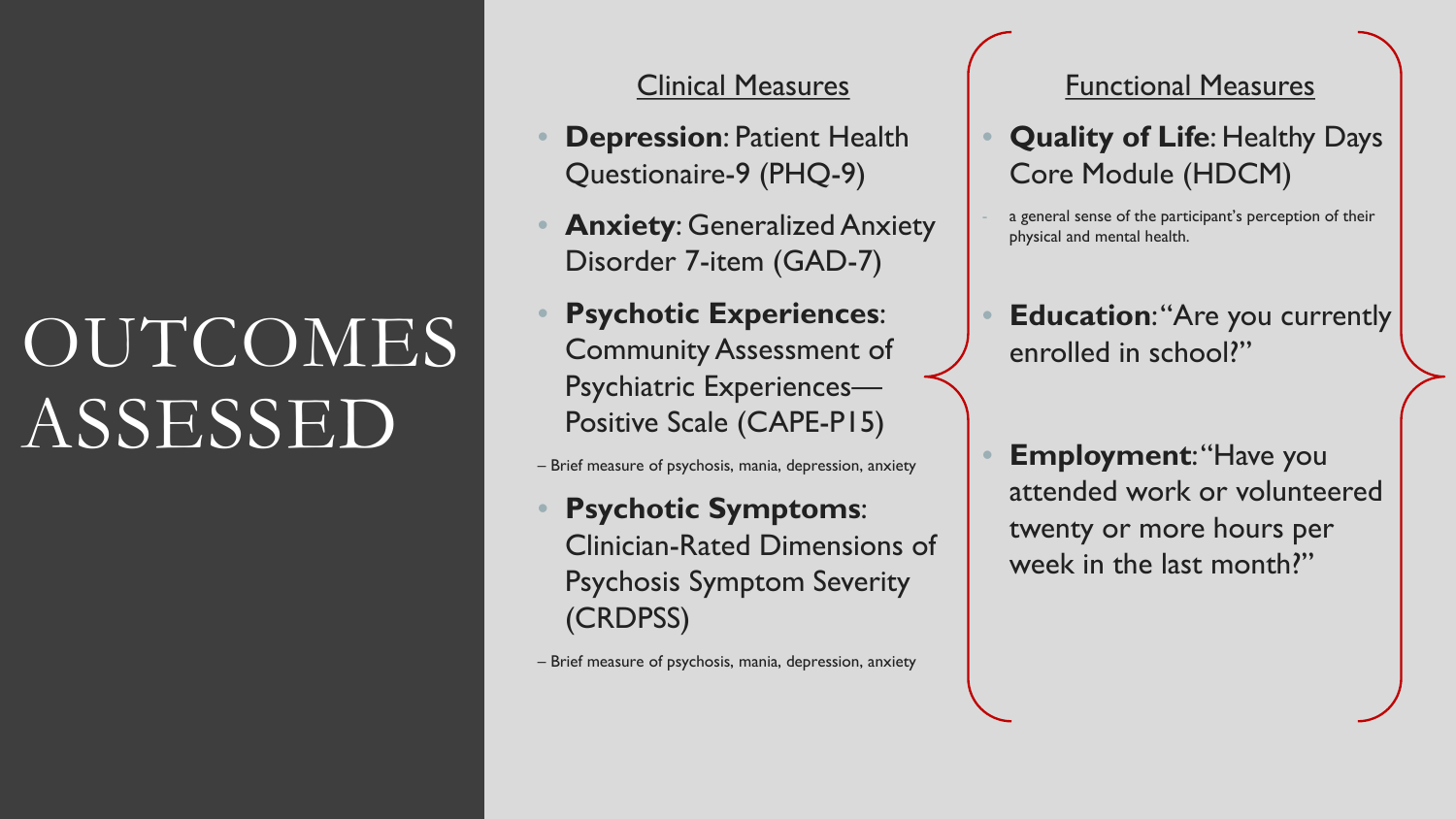## TWO YEAR FUNCTIONAL OUTCOMES



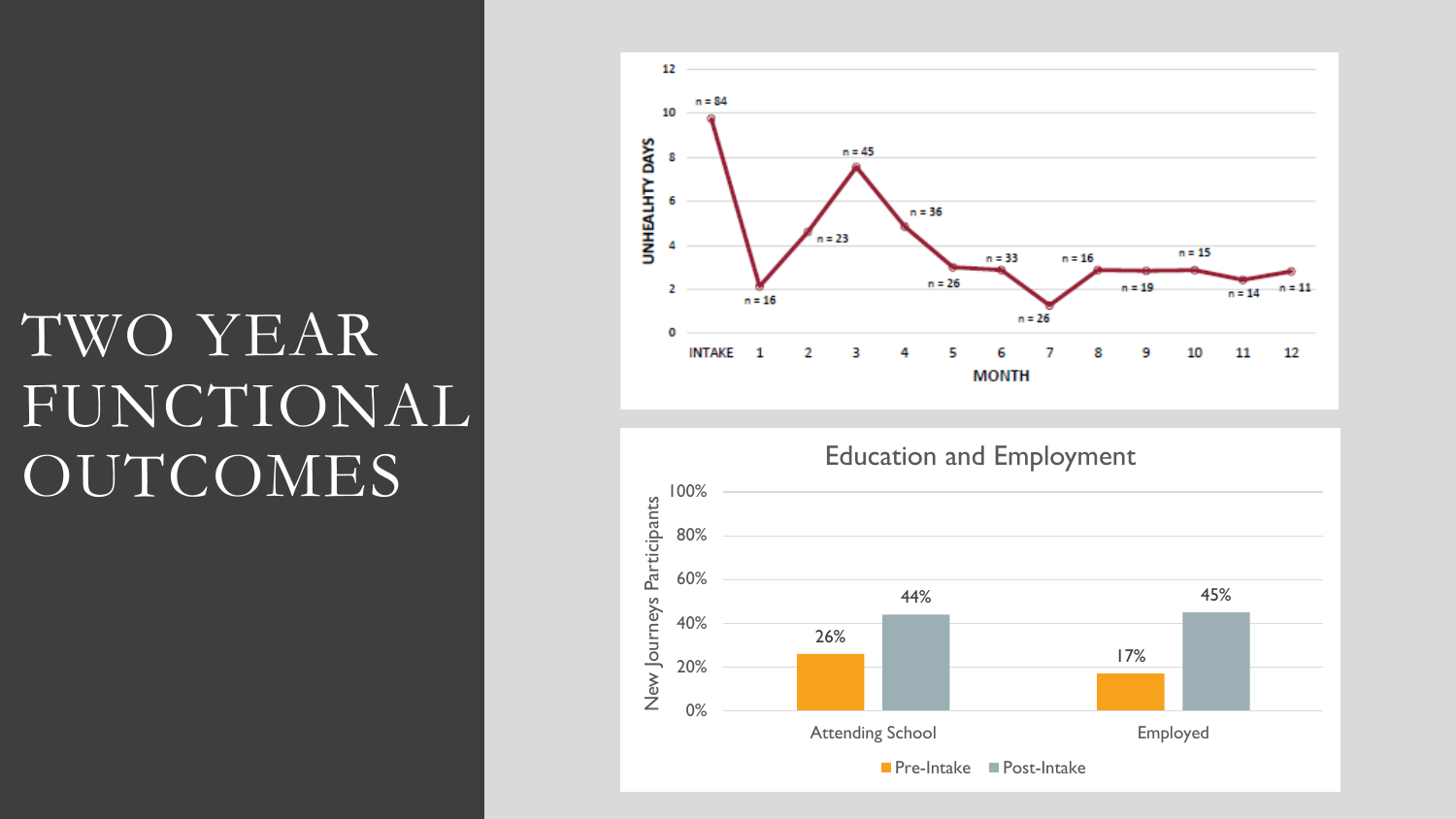# SERVICE UTILIZATION

| <b>Total</b><br><b>Scheduled</b> | <b>Total</b><br><b>Attended</b> | %    |  |  |  |  |  |  |  |
|----------------------------------|---------------------------------|------|--|--|--|--|--|--|--|
| Participants                     |                                 |      |  |  |  |  |  |  |  |
| 2,215                            | 1,697                           | 76.6 |  |  |  |  |  |  |  |
| 1,566                            | 1,205                           | 76.9 |  |  |  |  |  |  |  |
| 920                              | 678                             | 73.6 |  |  |  |  |  |  |  |
| 309                              | 278                             | 89.9 |  |  |  |  |  |  |  |
| <b>Families</b>                  |                                 |      |  |  |  |  |  |  |  |
| 919                              | 765                             | 83.2 |  |  |  |  |  |  |  |
|                                  |                                 |      |  |  |  |  |  |  |  |

• On average clients attended 3 individual resiliency training sessions; and 1 individual placement support, medication management and case management session per month.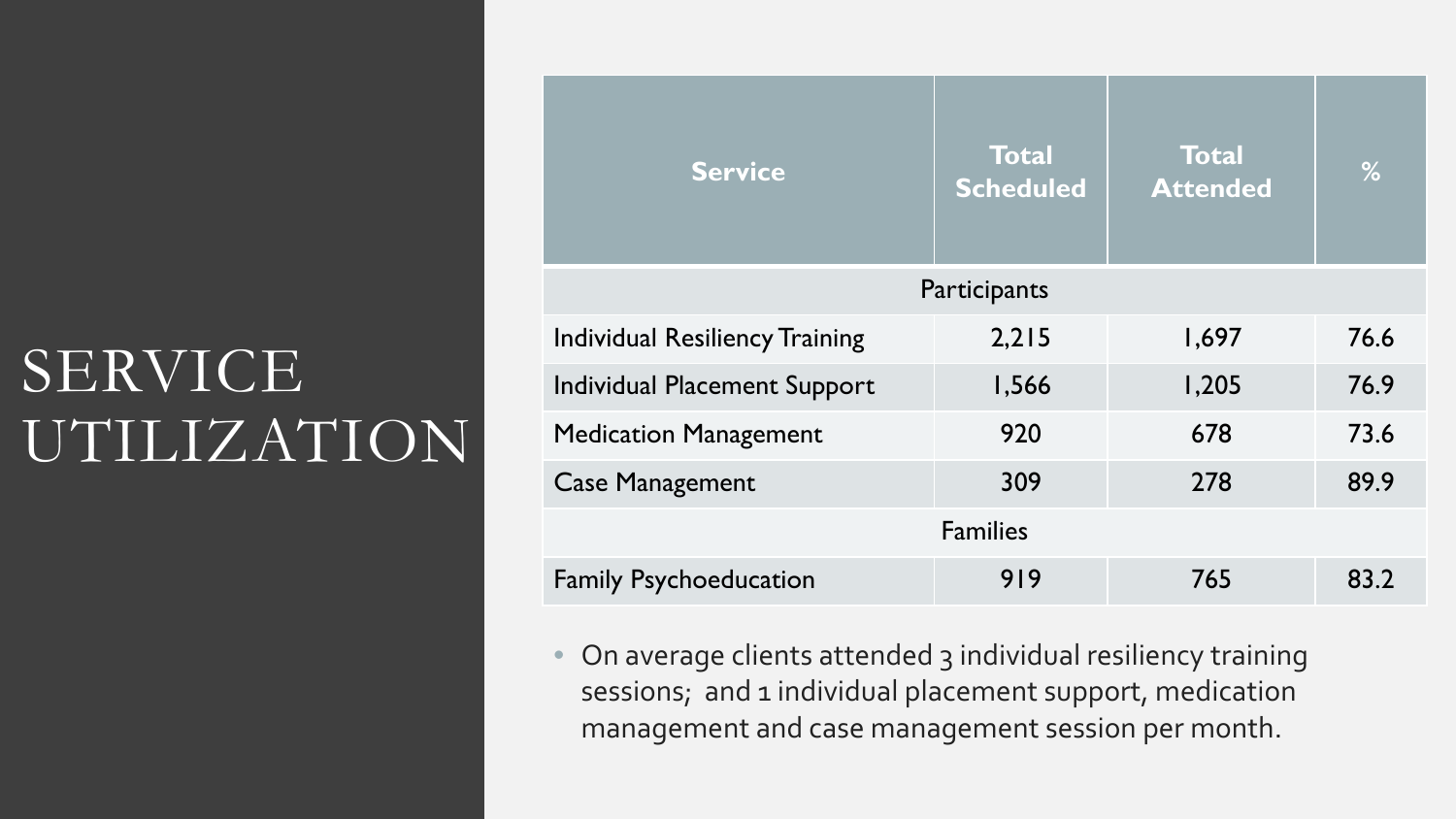# ADMINISTRATIVE DATA

### Admin Data

- Behavioral Health Out-Patient Services
- **Psychiatric ER Visits**
- **Non-Psychiatric ER Visits**
- Inpatient Hospitalization
- **Psychotropic Medication**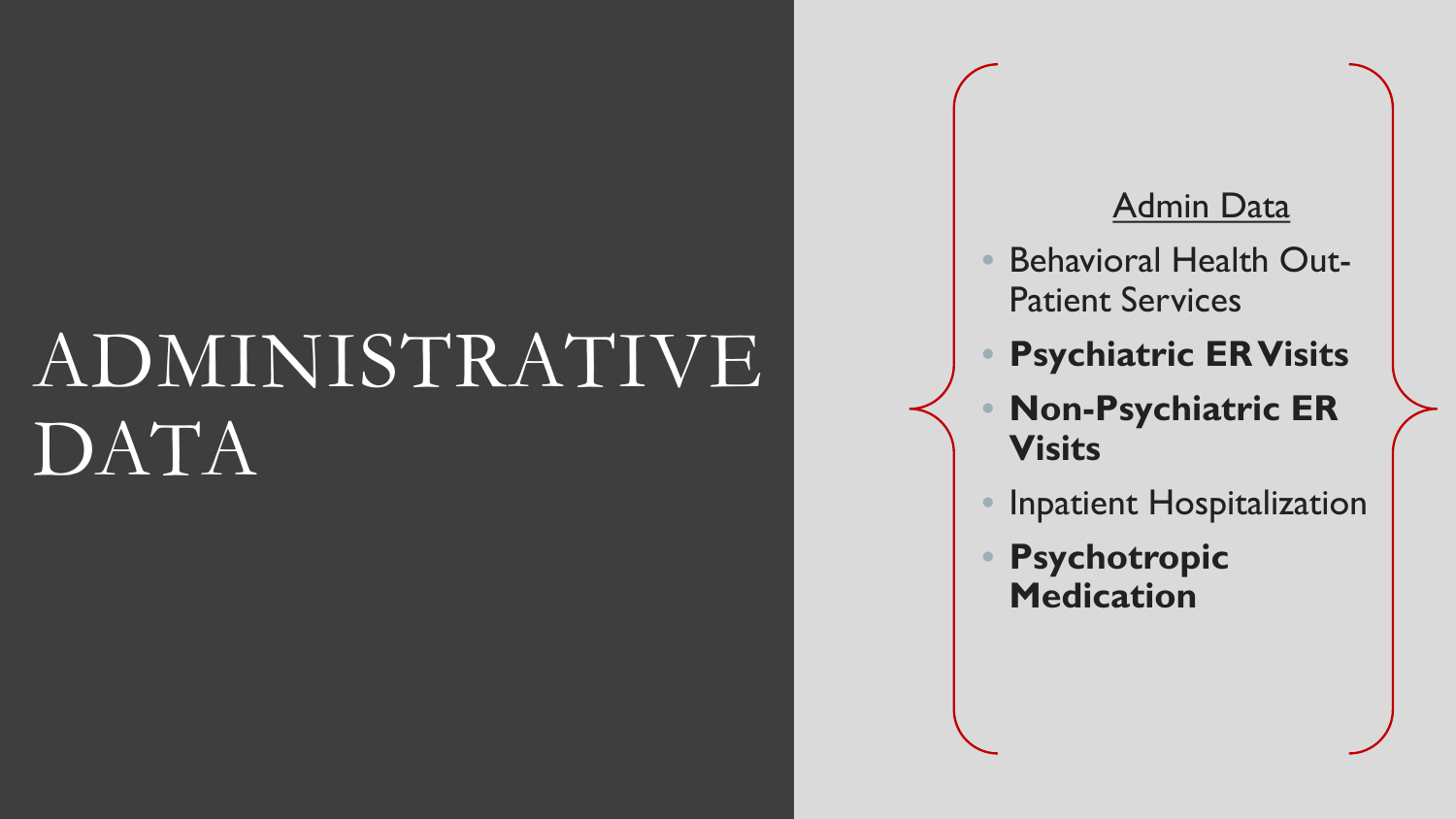# ADMINISTRATIVE DATA

#### 100 90 80  $46/67$ 70 Antianxiety 60 PERCENT **Antipsychotic** 50 30/67 Antidepressant 28/67 40 Antimania 22/67  $M$ ADHD 30  $15/67$ 15/67 20  $6/67$  $6/67$ 10  $3/67$ 2/67  $\bf{0}$ **PRE POST**

### **PRESCRIBED MEDICATION**

### **COMMUNITY PSYCHIATRIC**

#### **HOSPITALIZATION**

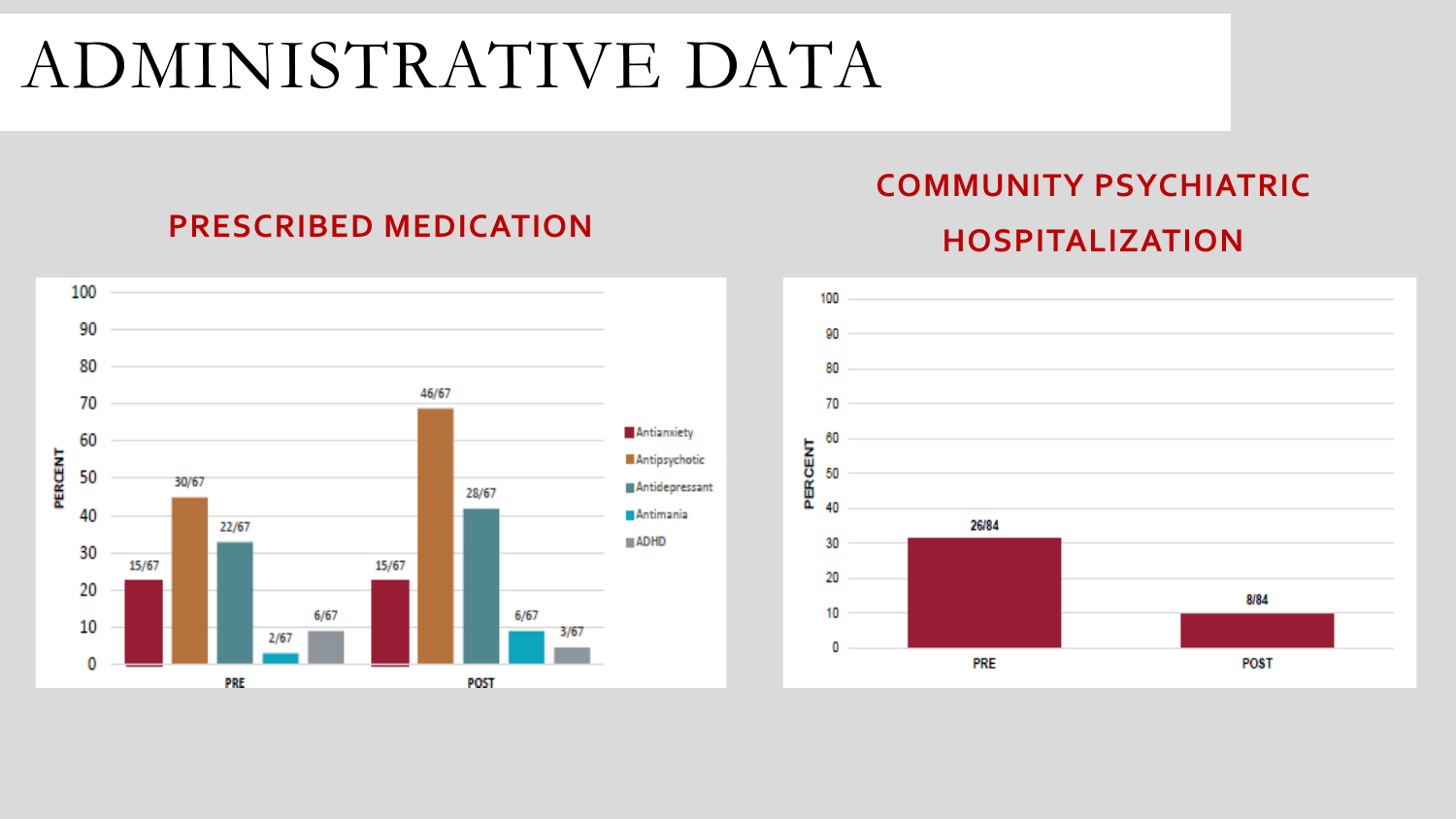# ADMINISTRATIVE DATA



#### **ER VISIT – PSYCHIATRIC ER VISIT – NON PSYCHIATRIC**

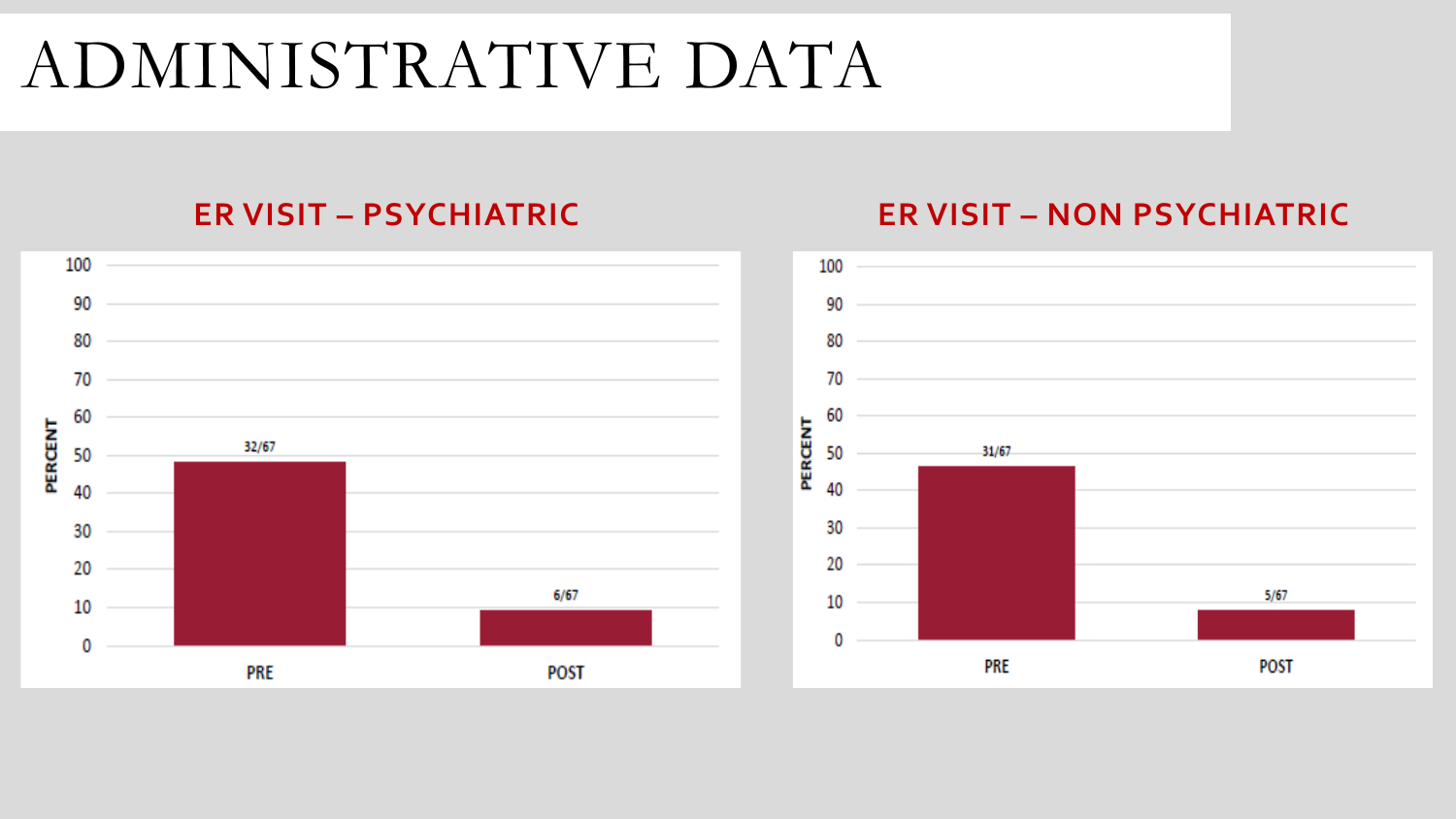### PROGRAM IMPLEMENTATION CHALLENGES





### TIME MISSING DATA